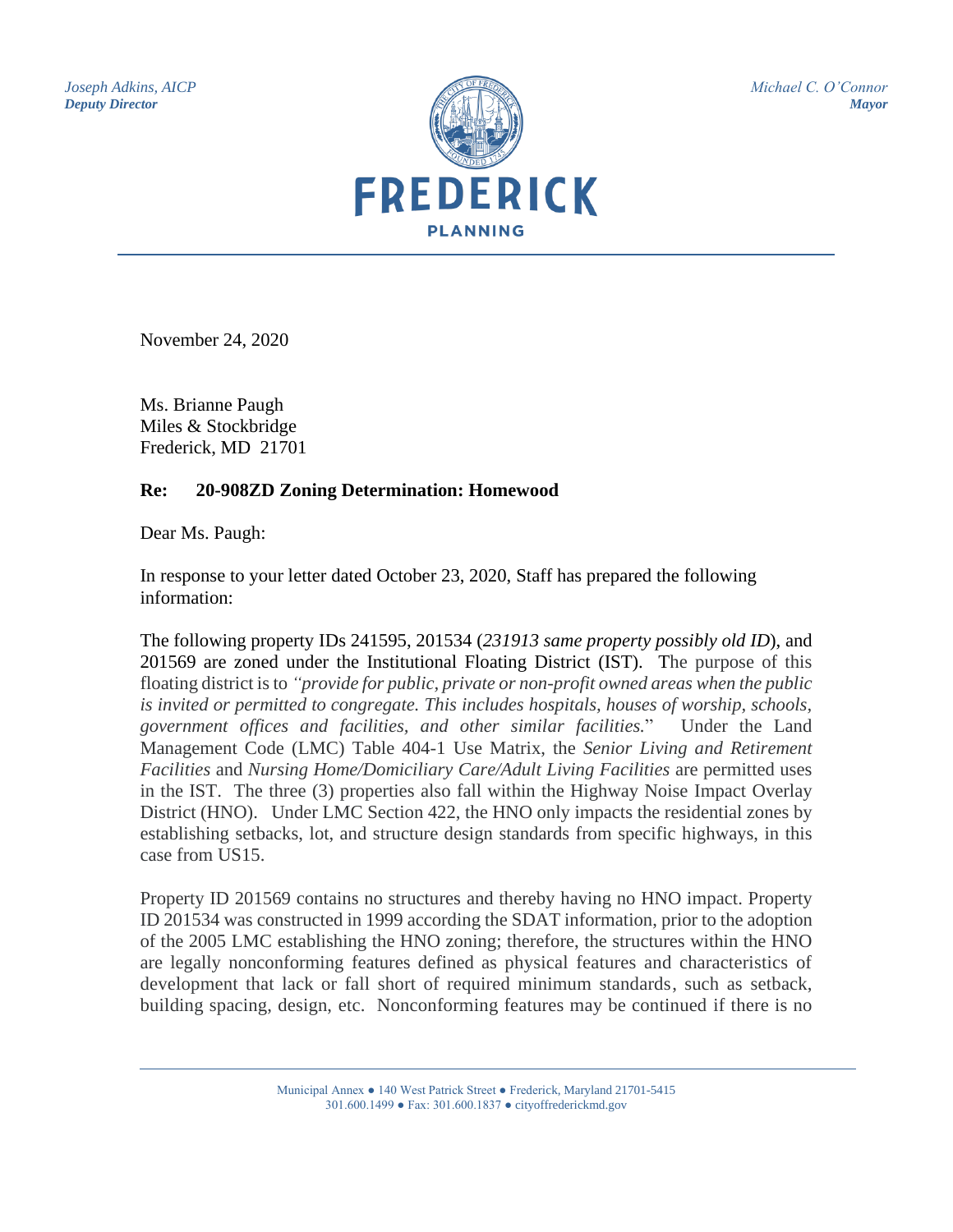increase of the nonconformity by enlargement or structural alteration. Structures with such nonconforming features may be reconstructed if demolished or destroyed.

On June 10, 2013, the Planning Commission approved final site plan (PC13-119FSI) with a reduction of the setback required for the Highway Noise Impact Area for the US15 corridor based on proof of the decibel level on Property ID 241595.

Property ID 201526 has Open Space (PRK) Floating District applied. The PRK District purpose is to "*identify and protect the lands and facilities owned by the City or other level of government for the purpose of recreation or publicly accessible open space*." HNO has no impact on this property.

Property ID 201550 is zoned General Commercial (GC) and not applicable to the HNO. The structures on site were built in 1840 and are currently being used for storage in compliance with the GC zone.

Property ID 592757 is zoned MU-1, Mixed Used and not within the HNO. The 4.3-acre property contains a 1900 residential unit according SDAT. Under the MU-1 zone, the *Senior Living and Retirement Facilities* and *Nursing Home/Domiciliary Care/Adult Living Facilities* are permitted uses.

Staff has no knowledge of outstanding citations or violations for the use or structures attached to the above properties.

If you have any further questions please don't hesitate to contact me at (301) 600-1718 or [preppert@cityoffrederickmd.gov.](mailto:preppert@cityoffrederickmd.gov)

*The purpose of the service provided by the Zoning Administrator regarding determinations/interpretations is to identify the zoning of a particular property, to verify that a use is permitted or permissible in a specific Zoning District and to clarify and interpret the Land Management Code. Any questions regarding specific regulations and requirements for a site or sites' compliance with the Land Management Code not addressed in this letter shall not be the responsibility of the Zoning Administrator. It is the responsibility of the applicant, property owner and/or property purchaser to review the project site plan and the Land Management Code for compliance.* 

*This determination applies solely to the referenced property and is not binding upon the City, the Zoning Administrator or any other official with respect to any other property. No person may rely upon this determination with respect to any property other than the referenced property. Please be advised that any person aggrieved, or any officer, department or agency of The City of Frederick affected by an order, requirement, decision, or determination made by an administrative officer in the administration or enforcement of the provisions of the Land Management Code may appeal said decision within thirty days to the Zoning Board of Appeals.*

Sincerely, In Concurrence,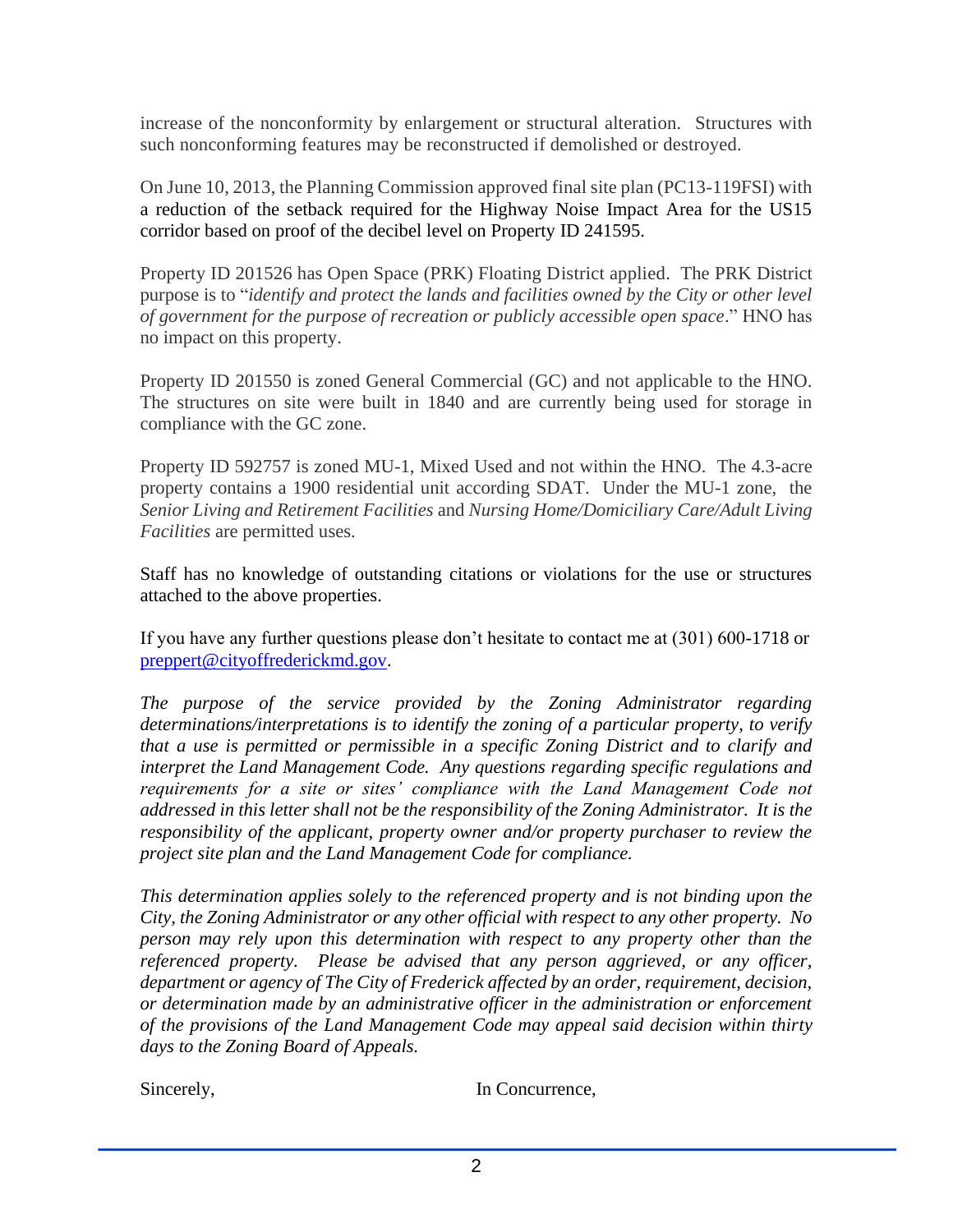Pam Reppert

Pam Reppert Joseph A. Adkins, AICP City Planner **Deputy Director for Planning**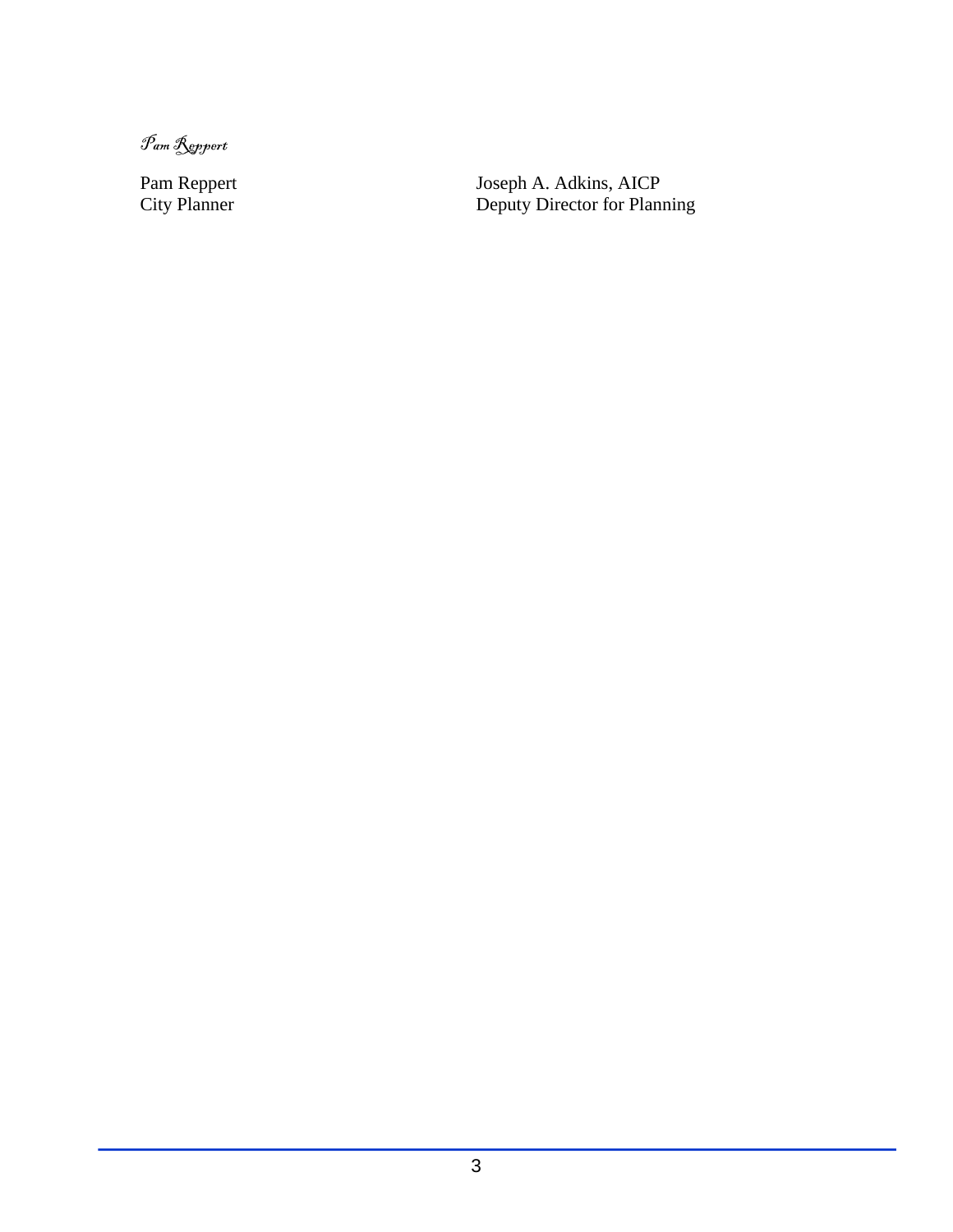

## **TRANSMITTAL LETTER**

October 23, 2020

## **HAND DELIVERED**

- TO: Mr. Joseph Adkins, Deputy Director of Planning The City of Frederick **Planning Department** 140 W. Patrick St. Frederick, MD 21701
- FROM: Brianne Paugh, Esq. **Settlement Attorney**
- $RE:$ Homewood at Frederick MD Inc. Property Tax ID# 02-241595, 500 Pearson Circle, Frederick, MD Containing 98.23 acres, Plat Book 94, page 42, Map 0057, Parcel 0320

Homewood Retirement Centers of The United Church of Christ Inc. Property Tax ID# 02-231913, 7407 Willow Road, Frederick, MD Containing 27.13 acres, Plat Book 53, page 5, Map 0057, Parcel 0310

Homewood Retirement Centers of The United Church of Christ Inc. Property Tax ID# 02-201534, 7407 Willow Road, Frederick, MD Containing 27.136 acres, Plat Book 53, page 5, Map 0057, Parcel 0310

Homewood at Frederick MD Inc. Property Tax ID# 02-201550, 7611B Willow Road, Frederick, MD Containing 1.38 acres, Map 0057, Parcel 0138

Homewood at Frederick MD Inc. Property Tax ID# 02-201526, Willow Road, Frederick, MD Containing 13.36 acres, Map 0057, Parcel 0029

Homewood at Frederick MD Inc. Property Tax ID# 02-201569, Willow Road, Frederick, MD Containing .20 acre, Map 0057, Parcel 0243

## **ITEMS ENCLOSED/MESSAGE:**

In connection with a financing transaction for the above-referenced property, this is a request for a zoning compliance/determination letter for the above parcel. Enclosed please find Check #1972 in the amount of \$720.00 made payable to the City of Frederick. A sample letter is attached for your reference, as well as a copy of the tax assessment sheet.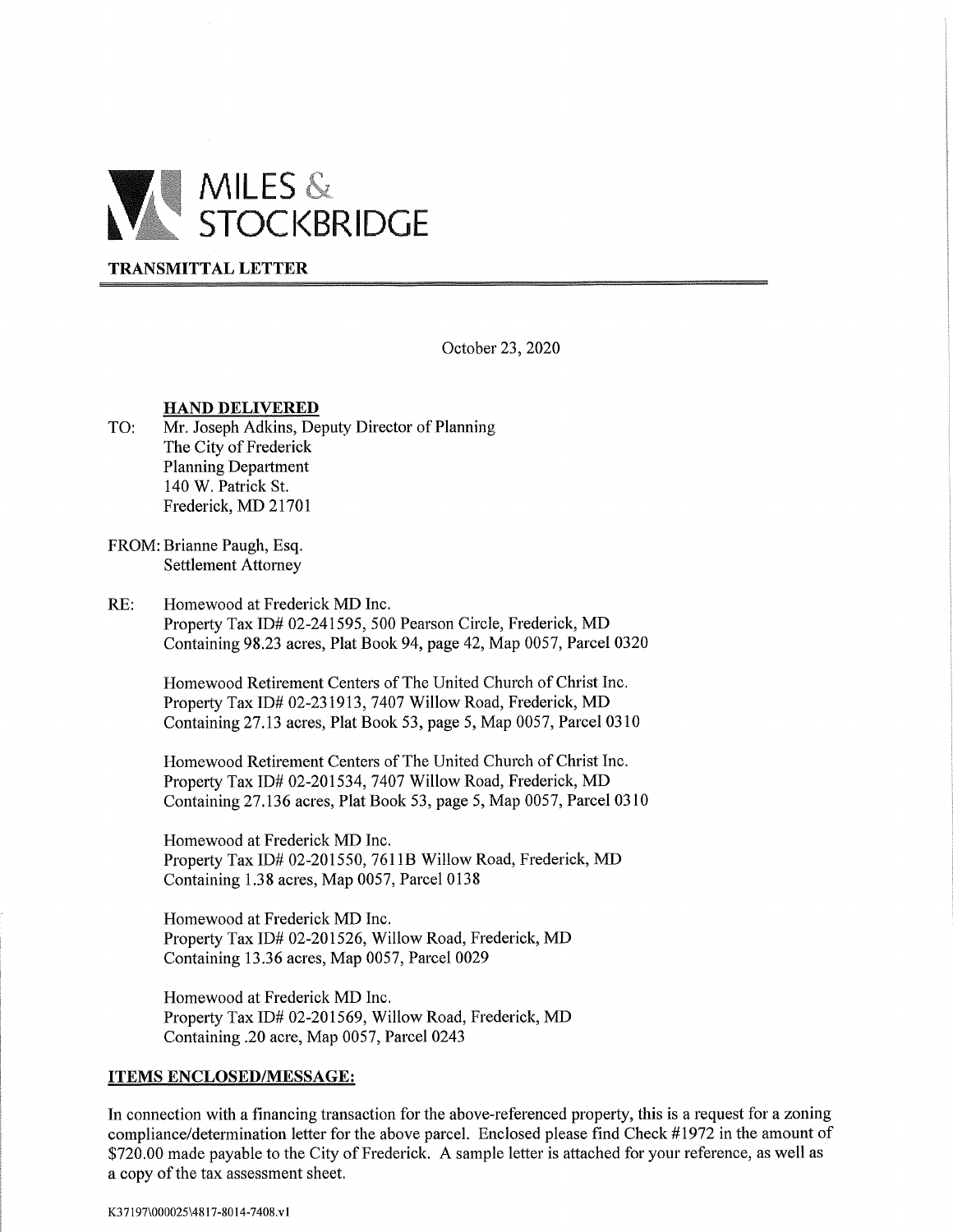Once the letter has been generated, please fax a copy of same to me at 301.662.3647 (or email to bpaugh $@$ milesstockbridge.com) and send the original to me by regular mail.

Thank you for your prompt attention to this matter. This request is made for purposes of satisfying conditions precedent to a loan transaction which is pending to close by November 30, 2020. Please provide me with the determination letters on or before November 14, 2020, if possible, so that this information can be provided to the lender for closing. The properties referenced herein are being used for retirement community purposes.

If you have any questions or problems, please contact me at 301-703-2243. Thank you for your prompt attention in this matter.

Very truly yours,

MILES & STOCKBRIDGE P.C.

Brianne Paugh

 $BY:$ 

Brianne Paugh, Esq. **Settlement Attorney**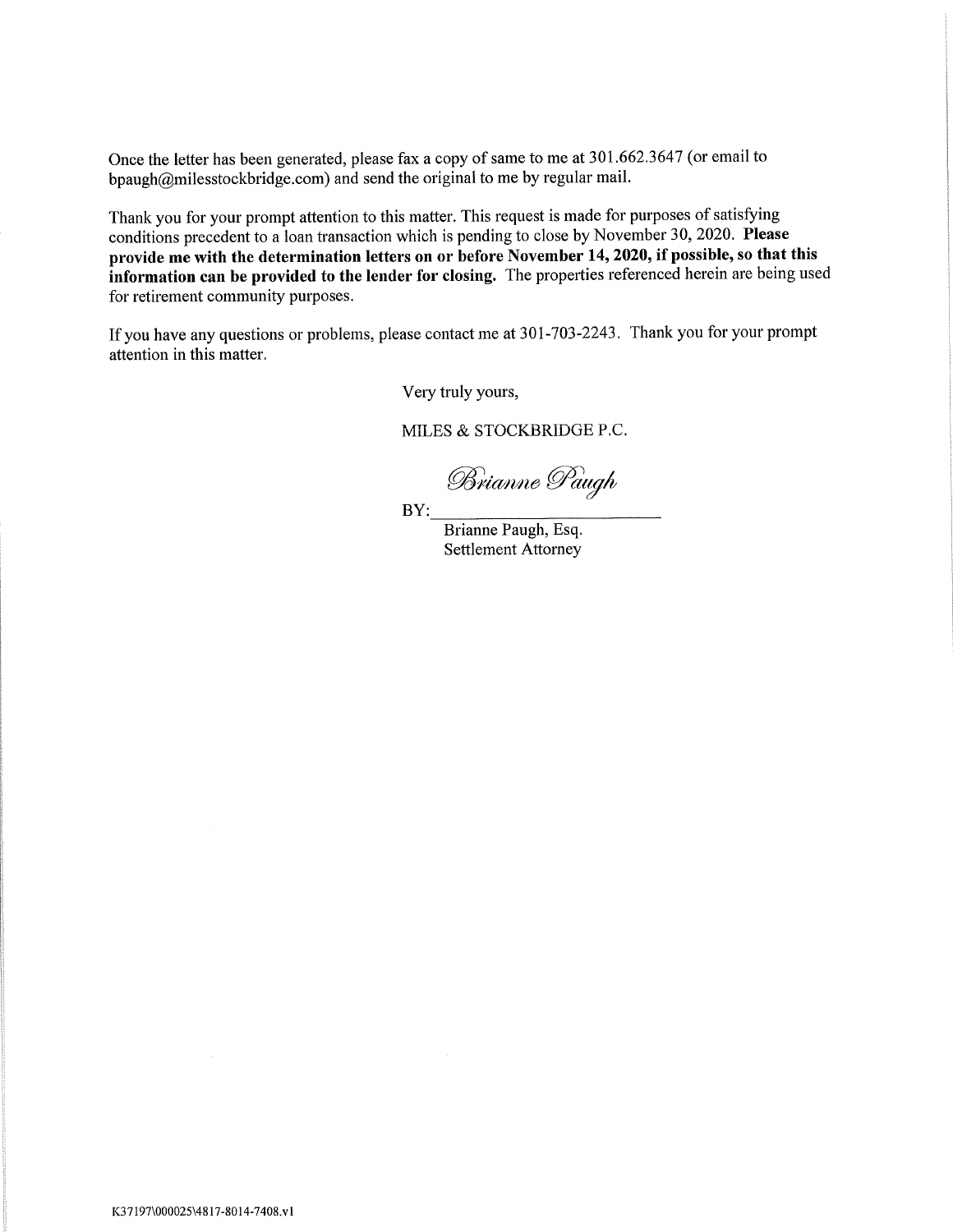, 2020

Homewood at Frederick MD, Inc. Homewood Retirement Centers of The United Church of Christ Inc. 16107 Elliott Parkway Williamsport, MD 21795

Chicago Title Insurance Company c/o Miles & Stockbridge P.C. 30 W. Patrick St., Suite 600 Frederick, Maryland 21701

Homewood at Frederick MD Inc.  $Re:$ Property Tax ID# 02-241595, 500 Pearson Circle, Frederick, MD Containing 98.23 acres, Plat Book 94, page 42, Map 0057, Parcel 0320

Homewood Retirement Centers of The United Church of Christ Inc. Property Tax ID# 02-231913, 7407 Willow Road, Frederick, MD Containing 27.13 acres, Plat Book 53, page 5, Map 0057, Parcel 0310

Homewood Retirement Centers of The United Church of Christ Inc. Property Tax ID# 02-201534, 7407 Willow Road, Frederick, MD Containing 27.136 acres, Plat Book 53, page 5, Map 0057, Parcel 0310

Homewood at Frederick MD Inc. Property Tax ID# 02-201550, 7611B Willow Road, Frederick, MD Containing 1.38 acres, Map 0057, Parcel 0138

Homewood at Frederick MD Inc. Property Tax ID# 02-201526, Willow Road, Frederick, MD Containing 13.36 acres, Map 0057, Parcel 0029

Homewood at Frederick MD Inc. Property Tax ID# 02-201569, Willow Road, Frederick, MD Containing .20 acre, Map 0057, Parcel 0243 (collectively the "Property")

To Whom it May Concern:

This letter is written to confirm that the above referenced Property and the established uses on the Property are in compliance with the City of Frederick Land Management Code and all rules and regulations of the City of Frederick.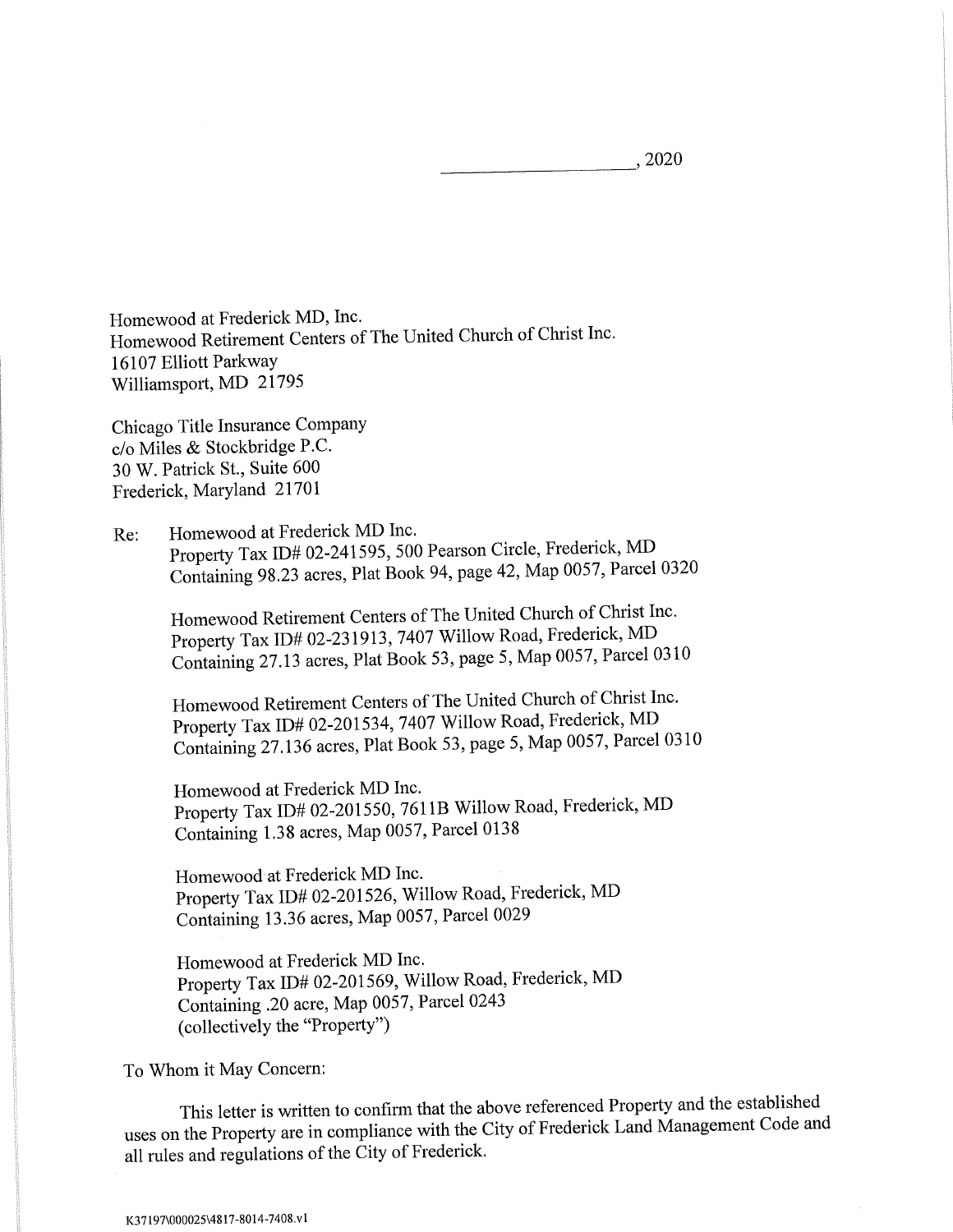The Property is zoned<br>
is permitted within the Zoning district.

There are no outstanding zoning citations or violations for the use or any structures located on the Property.

Should you have any questions or need any further assistance, please do not hesitate to contact me.

Sincerely,

Joseph Adkins, Deputy Director of Planning for The City of Frederick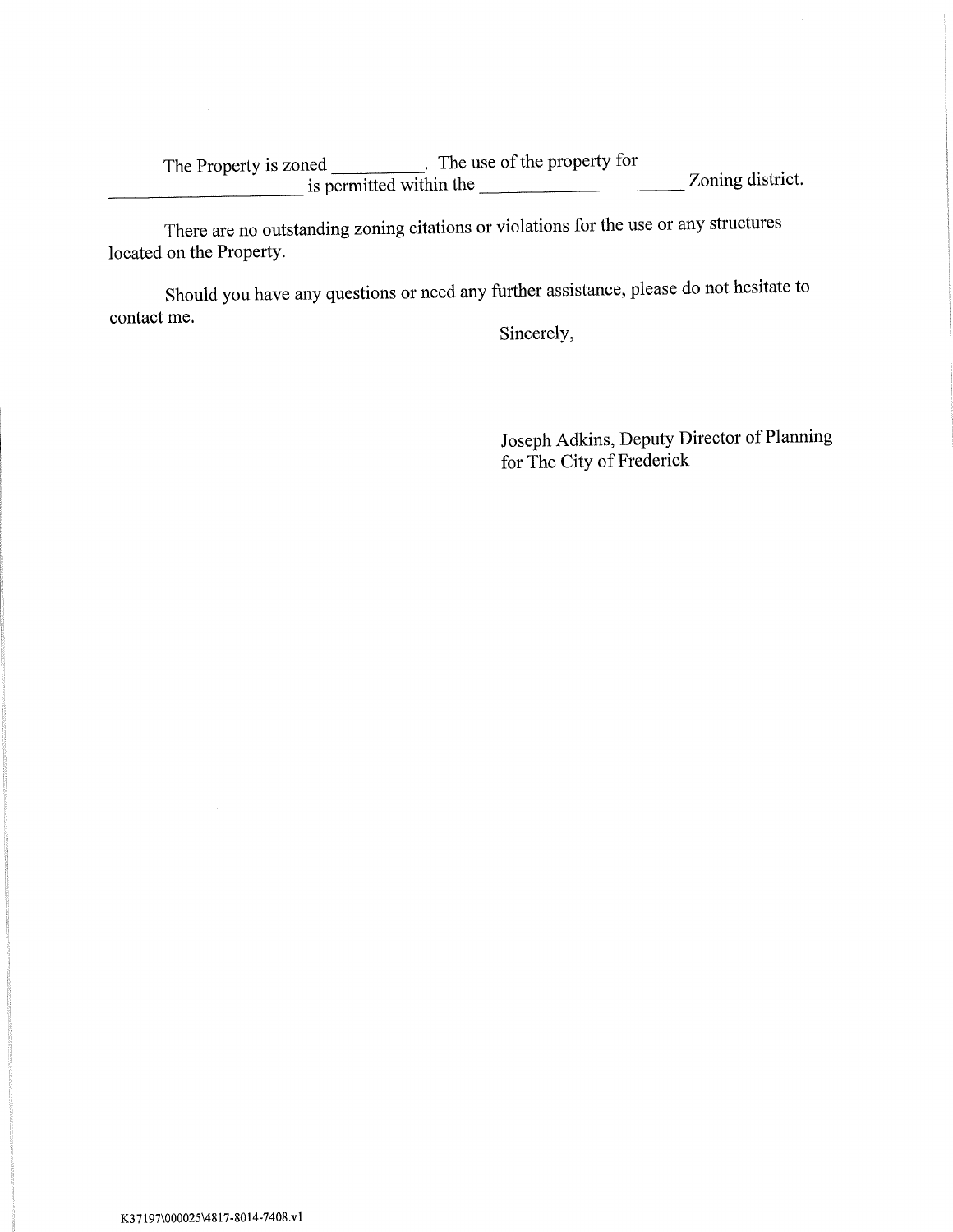h Result for EREDERICK COUNTY  $\mathbb{S}$ 

| <b>View Map</b><br><b>Special Tax Recapture: None</b><br><b>Account Identifier:</b><br><b>Owner Name:</b><br><b>Mailing Address:</b><br><b>Premises Address:</b><br>Parcel:<br>Grid:<br>Map:<br>0320 | <b>View GroundRent Redemption</b><br>District - 02 Account Number - 241595<br>HOMEWOOD AT FREDERICK MD INC<br>16107 ELLIOTT PARKWAY<br>WILLIAMSPORT MD 21795-<br>500 PEARSON CIR<br>FREDERICK MD, 0-0000<br>Neighborhood: |                      |                           | Owner Information<br>Location & Structure Information | Use:<br><b>Principal Residence.</b> | <b>Deed Reference:</b>    |                     | <b>View GroundRent Registration</b><br><b>COMMERCIAL</b><br>NО<br>/03440/ 00702 |                       |                   |
|------------------------------------------------------------------------------------------------------------------------------------------------------------------------------------------------------|---------------------------------------------------------------------------------------------------------------------------------------------------------------------------------------------------------------------------|----------------------|---------------------------|-------------------------------------------------------|-------------------------------------|---------------------------|---------------------|---------------------------------------------------------------------------------|-----------------------|-------------------|
|                                                                                                                                                                                                      |                                                                                                                                                                                                                           |                      |                           |                                                       |                                     |                           |                     |                                                                                 |                       |                   |
|                                                                                                                                                                                                      |                                                                                                                                                                                                                           |                      |                           |                                                       |                                     |                           |                     |                                                                                 |                       |                   |
|                                                                                                                                                                                                      |                                                                                                                                                                                                                           |                      |                           |                                                       |                                     |                           |                     |                                                                                 |                       |                   |
|                                                                                                                                                                                                      |                                                                                                                                                                                                                           |                      |                           |                                                       |                                     |                           |                     |                                                                                 |                       |                   |
|                                                                                                                                                                                                      |                                                                                                                                                                                                                           |                      |                           |                                                       |                                     |                           |                     |                                                                                 |                       |                   |
|                                                                                                                                                                                                      |                                                                                                                                                                                                                           |                      |                           |                                                       |                                     |                           |                     |                                                                                 |                       |                   |
|                                                                                                                                                                                                      |                                                                                                                                                                                                                           |                      |                           |                                                       |                                     |                           |                     |                                                                                 |                       |                   |
|                                                                                                                                                                                                      |                                                                                                                                                                                                                           |                      |                           |                                                       |                                     | <b>Legal Description:</b> |                     | LOT <sub>1</sub><br>98.23 ACRES<br>HOMEWOOD AT WILLOW PONDS                     |                       |                   |
| 0003<br>0057                                                                                                                                                                                         | 30002.11                                                                                                                                                                                                                  | Subdivision:<br>0000 |                           | Section:                                              | <b>Block:</b>                       | Lot:<br>1                 | 2021                | <b>Assessment Year:</b>                                                         | Plat No:<br>Plat Ref: | 94/42             |
|                                                                                                                                                                                                      |                                                                                                                                                                                                                           |                      |                           |                                                       |                                     |                           |                     |                                                                                 |                       |                   |
| Town: FREDERICK CITY                                                                                                                                                                                 |                                                                                                                                                                                                                           |                      |                           | <b>Finished Basement Area</b>                         |                                     |                           |                     | <b>Property Land Area</b>                                                       |                       | <b>County Use</b> |
| <b>Primary Structure Built</b><br>2016                                                                                                                                                               | <b>Above Grade Living Area</b><br>207,460 SF                                                                                                                                                                              |                      |                           |                                                       |                                     |                           |                     | 98.2300 AC                                                                      | 000000                |                   |
| <b>Basement</b><br><b>Stories</b>                                                                                                                                                                    | <b>Type</b>                                                                                                                                                                                                               | <b>Exterior</b>      | Quality<br>C <sub>3</sub> | <b>Full/Half Bath</b>                                 |                                     | Garage                    |                     | <b>Last Notice of Major Improvements</b>                                        |                       |                   |
|                                                                                                                                                                                                      | APARTMENT                                                                                                                                                                                                                 | FRAME/               |                           | Value Information                                     |                                     |                           |                     |                                                                                 |                       |                   |
|                                                                                                                                                                                                      |                                                                                                                                                                                                                           |                      |                           | Value                                                 |                                     |                           |                     | <b>Phase-in Assessments</b>                                                     |                       |                   |
|                                                                                                                                                                                                      |                                                                                                                                                                                                                           | <b>Base Value</b>    |                           | As of<br>01/01/2018                                   |                                     |                           | As of<br>07/01/2020 |                                                                                 | As of<br>07/01/2021   |                   |
|                                                                                                                                                                                                      |                                                                                                                                                                                                                           | 6,438,900            |                           | 6,438,900                                             |                                     |                           |                     |                                                                                 |                       |                   |
| Land:                                                                                                                                                                                                | 59,193,600                                                                                                                                                                                                                |                      |                           | 59,193,600                                            |                                     |                           |                     |                                                                                 |                       |                   |
| Improvements                                                                                                                                                                                         |                                                                                                                                                                                                                           | 65,632,500           |                           | 65,632,500                                            |                                     |                           | 65,632,500          |                                                                                 |                       |                   |
| Total:<br><b>Preferential Land:</b>                                                                                                                                                                  | 0                                                                                                                                                                                                                         |                      |                           |                                                       |                                     |                           |                     |                                                                                 |                       |                   |
|                                                                                                                                                                                                      |                                                                                                                                                                                                                           |                      |                           | Transfer Information                                  |                                     |                           |                     |                                                                                 |                       |                   |
|                                                                                                                                                                                                      |                                                                                                                                                                                                                           |                      |                           | Date: 12/26/2002                                      |                                     |                           |                     | Price: \$675,000                                                                |                       |                   |
| Seller: CRUM, JOHN D. & JUDITH L.                                                                                                                                                                    |                                                                                                                                                                                                                           |                      |                           | Deed1: /03440/ 00702                                  |                                     |                           |                     | Deed2:                                                                          |                       |                   |
| Type: ARMS LENGTH VACANT                                                                                                                                                                             |                                                                                                                                                                                                                           |                      |                           |                                                       |                                     |                           |                     | Price:                                                                          |                       |                   |
| Seller:                                                                                                                                                                                              |                                                                                                                                                                                                                           |                      | Date:                     |                                                       |                                     |                           |                     | Deed2:                                                                          |                       |                   |
| Type:                                                                                                                                                                                                |                                                                                                                                                                                                                           |                      | Deed1:                    |                                                       |                                     |                           |                     |                                                                                 |                       |                   |
|                                                                                                                                                                                                      |                                                                                                                                                                                                                           |                      | Date:                     |                                                       |                                     |                           |                     | Price:                                                                          |                       |                   |
| Seller:                                                                                                                                                                                              |                                                                                                                                                                                                                           |                      | Deed1:                    |                                                       |                                     |                           |                     | Deed2:                                                                          |                       |                   |
| Type:                                                                                                                                                                                                |                                                                                                                                                                                                                           |                      |                           | Exemption Information                                 |                                     |                           |                     |                                                                                 |                       |                   |
|                                                                                                                                                                                                      | Class                                                                                                                                                                                                                     |                      |                           |                                                       |                                     | 07/01/2020                |                     | 07/01/2021                                                                      |                       |                   |
| <b>Partial Exempt</b><br>Assessments:                                                                                                                                                                |                                                                                                                                                                                                                           |                      |                           |                                                       | 0.00                                |                           |                     |                                                                                 |                       |                   |
| County:                                                                                                                                                                                              | 000                                                                                                                                                                                                                       |                      |                           |                                                       | 0.00                                |                           |                     |                                                                                 |                       |                   |
| State:                                                                                                                                                                                               | 000                                                                                                                                                                                                                       |                      |                           |                                                       | 0.00                                |                           |                     | 0.00                                                                            |                       |                   |
| Municipal:                                                                                                                                                                                           | 000                                                                                                                                                                                                                       |                      |                           |                                                       |                                     |                           |                     |                                                                                 |                       |                   |
| <b>Special Tax Recapture: None</b>                                                                                                                                                                   |                                                                                                                                                                                                                           |                      |                           |                                                       |                                     |                           |                     |                                                                                 |                       |                   |
|                                                                                                                                                                                                      |                                                                                                                                                                                                                           |                      |                           | Homestead Application Information                     |                                     |                           |                     |                                                                                 |                       |                   |
| <b>Homestead Application Status: No Application</b>                                                                                                                                                  |                                                                                                                                                                                                                           |                      |                           |                                                       |                                     |                           |                     |                                                                                 |                       |                   |
|                                                                                                                                                                                                      |                                                                                                                                                                                                                           |                      |                           | Homeowners' Tax Credit Application Information        | Date:                               |                           |                     |                                                                                 |                       |                   |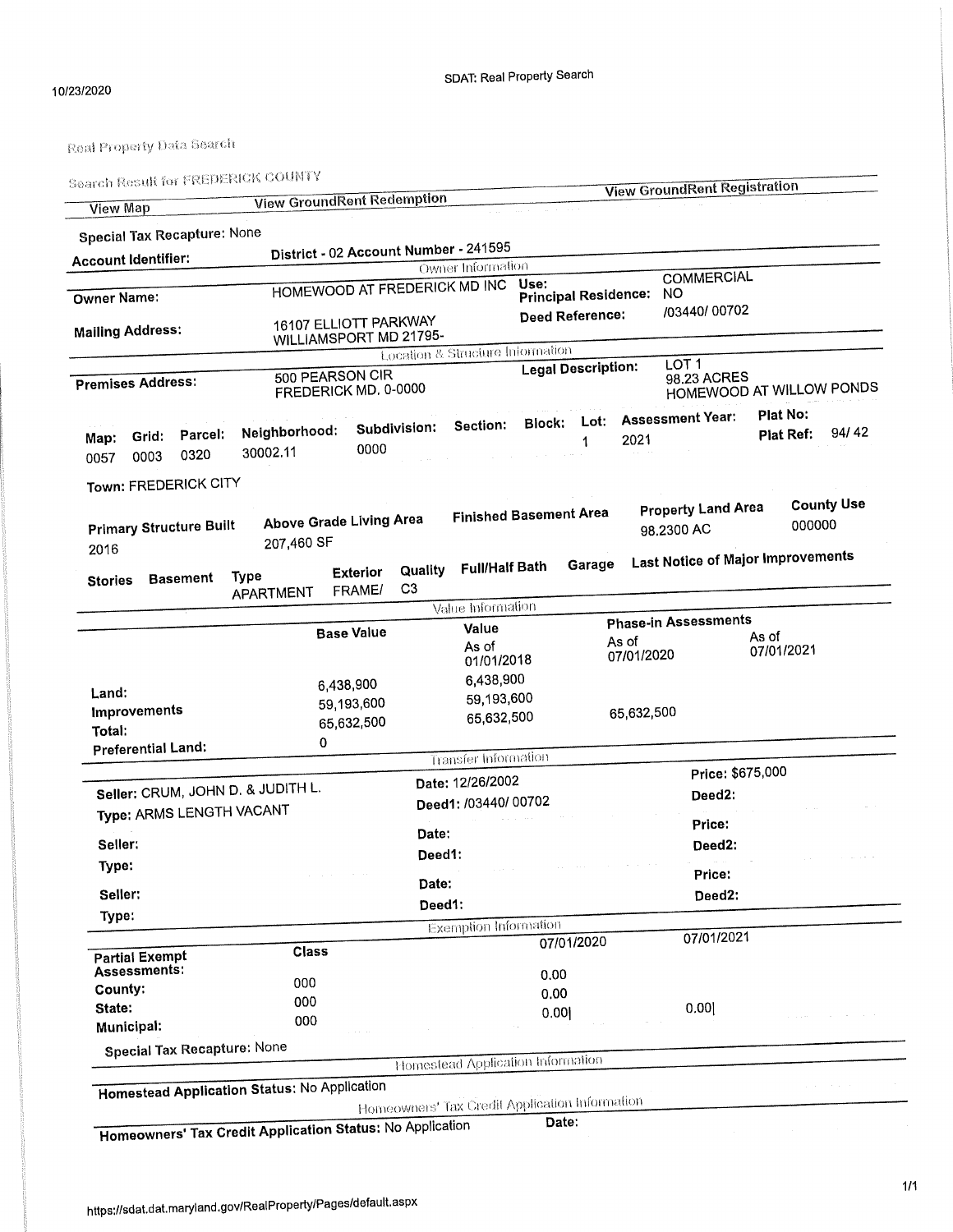| <b>View Map</b>         |                                                     |                                               |                          | <b>View GroundRent Redemption</b>                                 |                                   |        | <b>View GroundRent Registration</b>                                      |                     |                                                       |
|-------------------------|-----------------------------------------------------|-----------------------------------------------|--------------------------|-------------------------------------------------------------------|-----------------------------------|--------|--------------------------------------------------------------------------|---------------------|-------------------------------------------------------|
|                         | <b>Special Tax Recapture: None</b>                  |                                               |                          |                                                                   |                                   |        |                                                                          |                     |                                                       |
|                         | <b>Account Identifier:</b>                          |                                               |                          | District - 02 Account Number - 231913                             |                                   |        |                                                                          |                     |                                                       |
|                         |                                                     |                                               |                          |                                                                   | Owner Information                 |        |                                                                          |                     |                                                       |
| <b>Owner Name:</b>      |                                                     |                                               |                          | HOMEWOOD RETIREMENT CENTERS OF<br>THE UNITED CHURCH OF CHIRST INC |                                   |        | Use:<br><b>Principal Residence:</b>                                      | NO.                 | <b>COMMERCIAL</b>                                     |
| <b>Mailing Address:</b> |                                                     |                                               |                          | 16107 ELLIOTT PARKWAY<br>WILLIAMSPORT MD 21795                    |                                   |        | <b>Deed Reference:</b>                                                   |                     | /02150/00134                                          |
|                         |                                                     |                                               |                          |                                                                   | Location & Structure Information  |        |                                                                          |                     |                                                       |
|                         | <b>Premises Address:</b>                            |                                               | 7407 WILLOW DR<br>0-0000 |                                                                   |                                   |        | <b>Legal Description:</b>                                                |                     | P/O FARM LOT 1<br>27.13 ACRES<br><b>CRUM FARM LOT</b> |
| 0057                    | Map: Grid: Parcel:<br>0310<br>0010                  | 30002.11                                      | 0000                     |                                                                   |                                   |        | Neighborhood: Subdivision: Section: Block: Lot: Assessment Year:<br>2021 | Plat No:            | Plat Ref: 0053/0005                                   |
|                         | Town: FREDERICK CITY                                |                                               |                          |                                                                   |                                   |        |                                                                          |                     |                                                       |
| 2000                    | <b>Primary Structure Built</b>                      | 150,793 SF                                    |                          | <b>Above Grade Living Area</b>                                    | <b>Finished Basement Area</b>     |        | <b>Property Land Area</b><br>27.1300 AC                                  |                     | <b>County Use</b><br>000000                           |
| <b>Stories</b><br>1     | <b>Basement</b><br>NO                               | <b>Type</b><br><b>END UNIT</b>                | <b>Exterior</b>          | Quality<br>3                                                      | <b>Full/Half Bath</b><br>2 full   | Garage | <b>Last Notice of Major Improvements</b><br>2002                         |                     |                                                       |
|                         |                                                     |                                               |                          |                                                                   | Value Information                 |        |                                                                          |                     |                                                       |
|                         |                                                     |                                               | <b>Base Value</b>        |                                                                   | Value                             |        | <b>Phase-in Assessments</b>                                              |                     |                                                       |
|                         |                                                     |                                               |                          |                                                                   | As of<br>01/01/2018               |        | As of<br>07/01/2020                                                      | As of<br>07/01/2021 |                                                       |
| Land:                   |                                                     |                                               | 842,900                  |                                                                   | 842,900                           |        |                                                                          |                     |                                                       |
| <b>Improvements</b>     |                                                     |                                               | 19,503,800               |                                                                   | 19,503,800                        |        |                                                                          |                     |                                                       |
| Total:                  |                                                     |                                               | 20,346,700               |                                                                   | 20,346,700                        |        | 20,346,700                                                               |                     |                                                       |
|                         | <b>Preferential Land:</b>                           |                                               | 0                        |                                                                   |                                   |        |                                                                          |                     |                                                       |
|                         |                                                     |                                               |                          |                                                                   | <b>Transfer Information</b>       |        |                                                                          |                     |                                                       |
| Seller:                 |                                                     |                                               |                          | Date:                                                             |                                   |        | Price:                                                                   |                     |                                                       |
| Type:                   |                                                     |                                               |                          | Deed1:                                                            |                                   |        | Deed2:                                                                   |                     |                                                       |
|                         |                                                     |                                               |                          | Date:                                                             |                                   |        | Price:                                                                   |                     |                                                       |
| Seller:<br>Type:        |                                                     |                                               |                          | Deed1:                                                            |                                   |        | Deed <sub>2</sub> :                                                      |                     |                                                       |
| Seller:                 |                                                     |                                               |                          | Date:                                                             |                                   |        | Price:                                                                   |                     |                                                       |
| Type:                   |                                                     |                                               |                          | Deed1:                                                            |                                   |        | Deed2:                                                                   |                     |                                                       |
|                         |                                                     |                                               |                          |                                                                   | <b>Exemption Information</b>      |        |                                                                          |                     |                                                       |
|                         | <b>Partial Exempt Assessments:</b>                  |                                               | Class                    |                                                                   |                                   |        | 07/01/2020                                                               |                     | 07/01/2021                                            |
| County:                 |                                                     |                                               | 000                      |                                                                   |                                   |        | 0.00                                                                     |                     |                                                       |
| State:                  |                                                     |                                               | 000                      |                                                                   |                                   |        | 0.00                                                                     |                     |                                                       |
| Municipal:              |                                                     |                                               | 000                      |                                                                   |                                   |        | 0.00                                                                     | 0.00                |                                                       |
|                         | <b>Special Tax Recapture: None</b>                  |                                               |                          |                                                                   |                                   |        |                                                                          |                     |                                                       |
|                         |                                                     |                                               |                          |                                                                   | Homestead Application Information |        |                                                                          |                     |                                                       |
|                         | <b>Homestead Application Status: No Application</b> |                                               |                          |                                                                   |                                   |        |                                                                          |                     |                                                       |
|                         |                                                     |                                               |                          | Homeowners' Tax Credit Application Information                    |                                   |        |                                                                          |                     |                                                       |
|                         |                                                     | Tex Credit Application Status: No Application |                          |                                                                   |                                   |        | Date:                                                                    |                     |                                                       |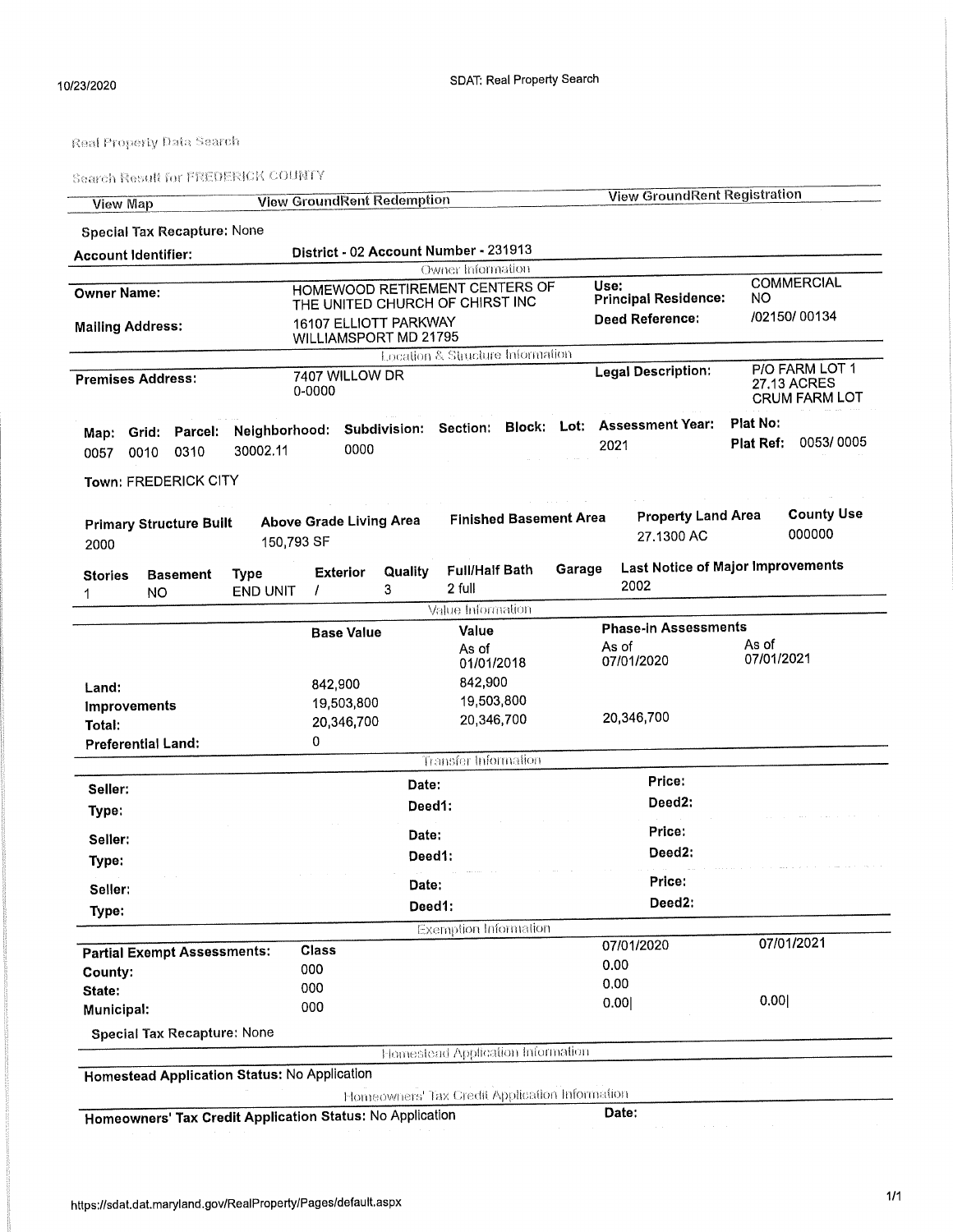| <b>View Map</b>                        | <b>View GroundRent Redemption</b>                         |                                                    | <b>View GroundRent Registration</b>     |                                                    |
|----------------------------------------|-----------------------------------------------------------|----------------------------------------------------|-----------------------------------------|----------------------------------------------------|
| <b>Special Tax Recapture: None</b>     |                                                           |                                                    |                                         |                                                    |
| <b>Account Identifier:</b>             |                                                           | District - 02 Account Number - 201534              |                                         |                                                    |
|                                        |                                                           | Owner Information                                  |                                         |                                                    |
| <b>Owner Name:</b>                     | UNITED CHURCH OF CHRIST INC                               | HOMEWOOD RETIREMENT CENTERS OF THE                 | Use:<br><b>Principal Residence:</b>     | <b>EXEMPT COMMERCIAL</b><br>NO.                    |
| <b>Mailing Address:</b>                | 16107 ELLIOTT PARKWAY<br>WILLIAMSPORT MD 21795            |                                                    | <b>Deed Reference:</b>                  | /02150/00134                                       |
|                                        |                                                           | Location & Structure Information                   |                                         |                                                    |
| <b>Premises Address:</b>               | 7407 WILLOW RD<br>FREDERICK 0-0000                        |                                                    | <b>Legal Description:</b>               | FARM LOT 1<br>27.136 ACRES<br><b>CRUM FARM LOT</b> |
| Grid: Parcel:                          | Neighborhood:                                             | Subdivision: Section: Block: Lot: Assessment Year: |                                         | Plat No:<br>0                                      |
| Map:<br>0310<br>0010<br>0057           | 0000<br>30002.11                                          | 1                                                  | 2021                                    | 0053/0005<br>Plat Ref:                             |
| Town: FREDERICK CITY                   |                                                           |                                                    |                                         |                                                    |
| <b>Primary Structure Built</b><br>1999 | Above Grade Living Area<br>97,803 SF                      | <b>Finished Basement Area</b>                      | <b>Property Land Area</b><br>27.1300 AC | <b>County Use</b><br>000000                        |
| Stories Basement Type                  |                                                           | <b>Exterior Quality Full/Half</b><br>Bath          | Garage<br><b>Improvements</b>           | <b>Last Notice of Major</b>                        |
|                                        | CONVALESCENT<br><b>HOSPITAL</b>                           | C <sub>3</sub>                                     |                                         |                                                    |
|                                        |                                                           | Value Information                                  |                                         |                                                    |
|                                        | <b>Base Value</b>                                         | Value                                              | <b>Phase-in Assessments</b>             |                                                    |
|                                        |                                                           | As of<br>01/01/2018                                | As of<br>07/01/2020                     | As of<br>07/01/2021                                |
| Land:                                  | 1,532,600                                                 | 1,532,600                                          |                                         |                                                    |
| <b>Improvements</b>                    | 8,697,100                                                 | 8,697,100                                          |                                         |                                                    |
| Total:                                 | 10,229,700                                                | 10,229,700                                         | 10,229,700                              |                                                    |
| <b>Preferential Land:</b>              | 0                                                         | <b>Transfer Information</b>                        |                                         |                                                    |
|                                        |                                                           |                                                    |                                         | Price: \$0                                         |
|                                        | Seller: CRUM, JOHN M. & M. ELIZABETH                      | Date: 12/28/1995                                   |                                         | Deed <sub>2</sub> :                                |
| Type: NON-ARMS LENGTH OTHER            |                                                           | Deed1: /02150/ 00134                               |                                         |                                                    |
| Seller:                                |                                                           | Date:                                              |                                         | Price:                                             |
| Type:                                  |                                                           | Deed1:                                             |                                         | Deed2:                                             |
| Seller:                                |                                                           | Date:                                              |                                         | Price:                                             |
| Type:                                  |                                                           | Deed1:                                             |                                         | Deed2:                                             |
|                                        |                                                           | <b>Exemption Information</b>                       |                                         |                                                    |
| <b>Partial Exempt Assessments:</b>     | Class                                                     |                                                    | 07/01/2020                              | 07/01/2021                                         |
| County:                                | 790                                                       |                                                    | 10,229,700.00                           |                                                    |
| State:                                 | 790                                                       |                                                    | 10,229,700.00                           |                                                    |
| Municipal:                             | 790                                                       |                                                    | 10,229,700.00                           | 10,229,700.00                                      |
| <b>Special Tax Recapture: None</b>     |                                                           | <b>Homestead Application Information</b>           |                                         |                                                    |
|                                        |                                                           |                                                    |                                         |                                                    |
|                                        | Homestead Application Status: No Application              | Homeowners' Tax Credit Application Information     |                                         |                                                    |
|                                        | Homeowners' Tax Credit Application Status: No Application |                                                    | <b>Date:</b>                            |                                                    |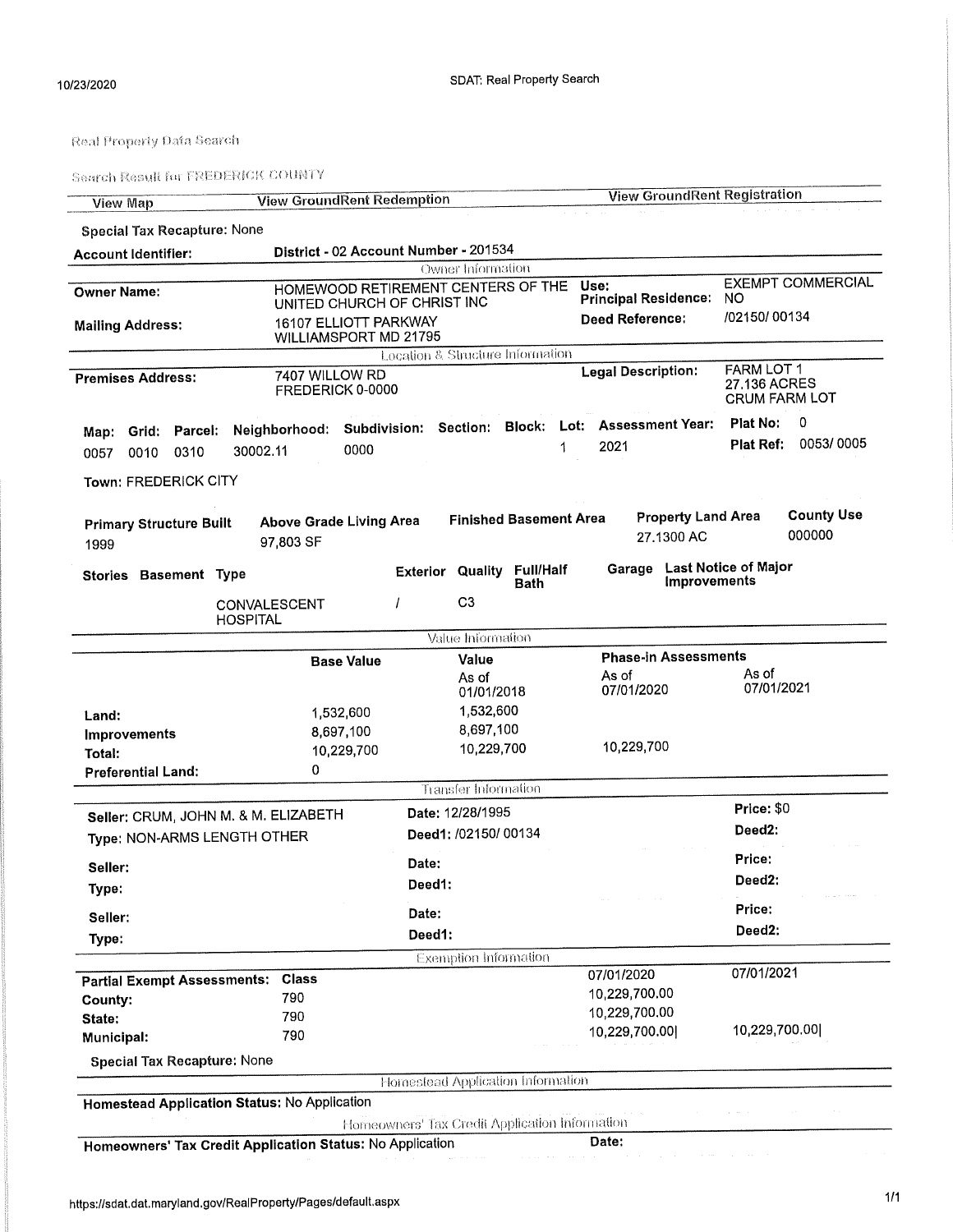|                                                     |         | 988101 udana uu rassa. | <b>View GroundRent Redemption</b>      |                   |                         |                                                |                 |                             |            |                     | <b>View GroundRent Registration</b> |                            |                                          |  |
|-----------------------------------------------------|---------|------------------------|----------------------------------------|-------------------|-------------------------|------------------------------------------------|-----------------|-----------------------------|------------|---------------------|-------------------------------------|----------------------------|------------------------------------------|--|
| <b>View Map</b>                                     |         |                        |                                        |                   |                         |                                                |                 |                             |            |                     |                                     |                            |                                          |  |
| <b>Special Tax Recapture: None</b>                  |         |                        |                                        |                   |                         | District - 02 Account Number - 201550          |                 |                             |            |                     |                                     |                            |                                          |  |
| <b>Account Identifier:</b>                          |         |                        |                                        |                   |                         | <b>Owner Information</b>                       |                 |                             |            |                     |                                     |                            |                                          |  |
|                                                     |         |                        |                                        |                   |                         | HOMEWOOD AT FREDERICK MD INC                   | Use:            |                             |            |                     |                                     |                            | COMMERCIAL/RESIDENTIAL                   |  |
| <b>Owner Name:</b>                                  |         |                        |                                        |                   |                         |                                                |                 | <b>Principal Residence:</b> |            |                     | NO.                                 |                            |                                          |  |
| <b>Mailing Address:</b>                             |         |                        | 16107 ELLIOTT PARKWAY                  |                   |                         |                                                | Deed Reference: |                             |            | /03263/00459        |                                     |                            |                                          |  |
|                                                     |         |                        | WILLIAMSPORT MD 21795-                 |                   |                         |                                                |                 |                             |            |                     |                                     |                            |                                          |  |
|                                                     |         |                        |                                        |                   |                         | Location & Structure Information               |                 |                             |            |                     | LOT 1.38 ACRE                       |                            |                                          |  |
| <b>Premises Address:</b>                            |         |                        | 7611B WILLOW RD<br>FREDERICK 0-0000    |                   |                         |                                                |                 | <b>Legal Description:</b>   |            |                     | <b>W/S RT. 15</b>                   |                            | AT WILLOW BROOK LANE                     |  |
|                                                     |         |                        |                                        |                   |                         | Section:                                       |                 | <b>Block:</b>               | Lot:       |                     | <b>Assessment Year:</b>             |                            | Plat No:                                 |  |
| Grid:<br>Map:                                       | Parcel: |                        | Neighborhood:                          |                   | Subdivision:            |                                                |                 |                             |            | 2021                |                                     |                            | Plat Ref:                                |  |
| 0010<br>0057                                        | 0138    | 30000.11               |                                        | 0000              |                         |                                                |                 |                             |            |                     |                                     |                            |                                          |  |
| Town: FREDERICK CITY                                |         |                        |                                        |                   |                         |                                                |                 |                             |            |                     |                                     |                            |                                          |  |
|                                                     |         |                        |                                        |                   |                         |                                                |                 |                             |            |                     |                                     |                            |                                          |  |
| <b>Primary Structure Built</b>                      |         |                        |                                        |                   |                         | <b>Finished Basement Area</b>                  |                 |                             |            |                     | <b>Property Land Area</b>           |                            | <b>County Use</b>                        |  |
|                                                     |         |                        | Above Grade Living Area<br>2,888 SF    |                   |                         |                                                |                 |                             |            |                     | 60,112 SF                           |                            | 000000                                   |  |
| 1840                                                |         |                        |                                        |                   |                         |                                                |                 | Garage                      |            |                     |                                     |                            | <b>Last Notice of Major Improvements</b> |  |
| <b>Stories Basement Type</b>                        |         |                        |                                        |                   | <b>Exterior Quality</b> | <b>Full/Half Bath</b><br>2 full                |                 |                             | 1 Detached |                     |                                     |                            |                                          |  |
| <b>YES</b><br>$\overline{2}$                        |         | STANDARD UNIT FRAME/   |                                        |                   | -3                      | Value Information                              |                 |                             |            |                     |                                     |                            |                                          |  |
|                                                     |         |                        |                                        |                   |                         |                                                |                 |                             |            |                     | <b>Phase-in Assessments</b>         |                            |                                          |  |
|                                                     |         |                        |                                        | <b>Base Value</b> | Value<br>As of          |                                                |                 |                             | As of      |                     |                                     | As of                      |                                          |  |
|                                                     |         |                        |                                        |                   |                         | 01/01/2018                                     |                 |                             |            | 07/01/2020          |                                     | 07/01/2021                 |                                          |  |
|                                                     |         |                        | 90,100                                 |                   |                         | 90,100                                         |                 |                             |            |                     |                                     |                            |                                          |  |
| Land:                                               |         |                        | 160,300                                |                   | 160,300                 |                                                |                 |                             |            |                     |                                     |                            |                                          |  |
| Improvements                                        |         |                        | 250,400<br>0                           |                   |                         | 250,400                                        |                 |                             | 250,400    |                     |                                     |                            |                                          |  |
| Total:<br>Preferential Land:                        |         |                        |                                        |                   |                         |                                                |                 |                             |            |                     |                                     |                            |                                          |  |
|                                                     |         |                        |                                        |                   |                         | <b>Transfer Information</b>                    |                 |                             |            |                     |                                     |                            |                                          |  |
|                                                     |         |                        |                                        |                   |                         | Date: 09/30/2002                               |                 |                             |            |                     | Price: \$300,000                    |                            |                                          |  |
| Seller: ASJ, LLC                                    |         |                        |                                        |                   |                         | Deed1: /03263/00459                            |                 |                             |            | Deed <sub>2</sub> : |                                     |                            |                                          |  |
| Type: ARMS LENGTH MULTIPLE                          |         |                        |                                        |                   |                         |                                                |                 |                             |            |                     |                                     |                            |                                          |  |
|                                                     |         |                        | Seller: DIXON, CHARLES A., JR. & JOYCE |                   |                         | Date: 06/19/1996                               |                 |                             |            |                     |                                     | Price: \$375,000<br>Deed2: |                                          |  |
| Type: ARMS LENGTH IMPROVED                          |         |                        |                                        |                   |                         | Deed1: /02198/ 00439                           |                 |                             |            |                     |                                     |                            |                                          |  |
|                                                     |         |                        |                                        |                   | and a series<br>Date:   |                                                |                 |                             |            |                     | Price:                              |                            |                                          |  |
| Seller:                                             |         |                        |                                        |                   | Deed1:                  |                                                |                 |                             |            |                     | Deed <sub>2</sub> :                 |                            |                                          |  |
| Type:                                               |         |                        |                                        |                   |                         | <b>Exemption Information</b>                   |                 |                             |            |                     |                                     |                            |                                          |  |
|                                                     |         |                        |                                        |                   |                         |                                                |                 | 07/01/2020                  |            |                     | 07/01/2021                          |                            |                                          |  |
| <b>Partial Exempt Assessments:</b>                  |         |                        | Class                                  |                   |                         |                                                |                 | 0.00                        |            |                     |                                     |                            |                                          |  |
| County:                                             |         |                        | 000                                    |                   |                         |                                                |                 | 0,00                        |            |                     |                                     |                            |                                          |  |
| State:                                              |         |                        | 000<br>000                             |                   |                         |                                                |                 | 0.00                        |            |                     | 0.00                                |                            |                                          |  |
| Municipal:                                          |         |                        |                                        |                   |                         |                                                |                 |                             |            |                     |                                     |                            |                                          |  |
| <b>Special Tax Recapture: None</b>                  |         |                        |                                        |                   |                         |                                                |                 |                             |            |                     |                                     |                            |                                          |  |
|                                                     |         |                        |                                        |                   |                         | Homestead Application Information              |                 |                             |            |                     |                                     |                            |                                          |  |
|                                                     |         |                        |                                        |                   |                         |                                                |                 |                             |            |                     |                                     |                            |                                          |  |
| <b>Homestead Application Status: No Application</b> |         |                        |                                        |                   |                         | Homeowners' Tax Credit Application Information |                 |                             |            |                     |                                     |                            |                                          |  |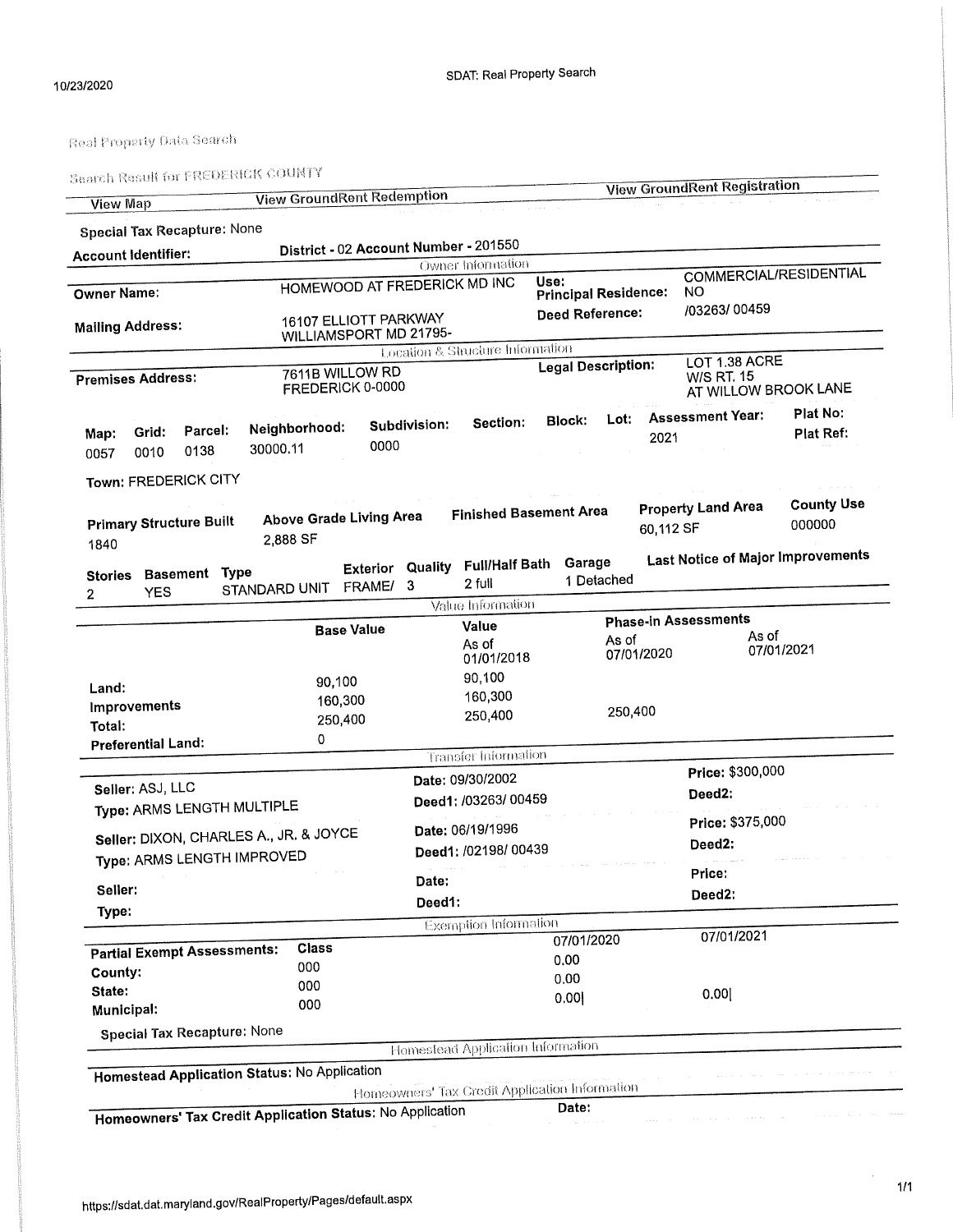Search Result for FREDERICK COUNTY

|                         |                                    |             | <b>View GroundRent Redemption</b>                   |                             |        |                                                | <b>View GroundRent Registration</b> |            |                                          |                  |                                |                   |  |
|-------------------------|------------------------------------|-------------|-----------------------------------------------------|-----------------------------|--------|------------------------------------------------|-------------------------------------|------------|------------------------------------------|------------------|--------------------------------|-------------------|--|
| <b>View Map</b>         |                                    |             |                                                     |                             |        |                                                |                                     |            |                                          |                  |                                |                   |  |
|                         | Special Tax Recapture: None        |             |                                                     |                             |        |                                                |                                     |            |                                          |                  |                                |                   |  |
|                         | <b>Account Identifier:</b>         |             |                                                     |                             |        | District - 02 Account Number - 201526          |                                     |            |                                          |                  |                                |                   |  |
|                         |                                    |             |                                                     |                             |        | Owner Information                              |                                     |            |                                          |                  |                                | <b>COMMERCIAL</b> |  |
| <b>Owner Name:</b>      |                                    |             |                                                     |                             |        | HOMEWOOD AT FREDERICK MD INC                   |                                     | Use:       | <b>Principal Residence:</b>              | NO.              |                                |                   |  |
|                         |                                    |             |                                                     | 16107 ELLIOTT PARKWAY       |        |                                                |                                     |            | <b>Deed Reference:</b>                   | /02520/00583     |                                |                   |  |
| <b>Mailing Address:</b> |                                    |             |                                                     | WILLIAMSPORT MD 21795-      |        |                                                |                                     |            |                                          |                  |                                |                   |  |
|                         |                                    |             |                                                     |                             |        | Location & Structure Information               |                                     |            |                                          |                  |                                |                   |  |
|                         | <b>Premises Address:</b>           |             | <b>WILLOW RD</b>                                    |                             |        |                                                |                                     |            | <b>Legal Description:</b>                |                  | 13.36 ACRES<br>S/S WILLOW ROAD |                   |  |
|                         |                                    |             |                                                     | <b>FREDERICK 21702-0000</b> |        |                                                |                                     |            |                                          |                  |                                | Plat No:          |  |
| Map:                    | Parcel:<br>Grid:                   |             | Neighbornood:                                       | Subdivision:                |        | Section:                                       | <b>Block:</b>                       | Lot:       | <b>Assessment Year:</b>                  |                  |                                | Plat Ref:         |  |
| 0057                    | 0029<br>0010                       | 30002.11    |                                                     | 0000                        |        |                                                |                                     |            | 2021                                     |                  |                                |                   |  |
|                         |                                    |             |                                                     |                             |        |                                                |                                     |            |                                          |                  |                                |                   |  |
|                         | Town: FREDERICK CITY               |             |                                                     |                             |        |                                                |                                     |            |                                          |                  |                                |                   |  |
|                         |                                    |             |                                                     |                             |        | <b>Finished Basement Area</b>                  |                                     |            | <b>Property Land Area</b>                |                  |                                | <b>County Use</b> |  |
|                         | <b>Primary Structure Built</b>     |             | <b>Above Grade Living Area</b>                      |                             |        |                                                |                                     |            | 13,3600 AC                               |                  |                                | 000000            |  |
|                         |                                    |             |                                                     |                             |        |                                                |                                     |            |                                          |                  |                                |                   |  |
| <b>Stories</b>          | <b>Basement</b>                    | <b>Type</b> | <b>Exterior</b>                                     | Quality                     |        | <b>Full/Half Bath</b>                          | Garage                              |            | <b>Last Notice of Major Improvements</b> |                  |                                |                   |  |
|                         |                                    |             |                                                     |                             |        |                                                |                                     |            |                                          |                  |                                |                   |  |
|                         |                                    |             |                                                     |                             |        | Value Information                              |                                     |            |                                          |                  |                                |                   |  |
|                         |                                    |             |                                                     | <b>Base Value</b>           |        | Value                                          |                                     |            | <b>Phase-in Assessments</b>              |                  |                                |                   |  |
|                         |                                    |             |                                                     |                             |        | As of                                          |                                     | As of      |                                          |                  | As of<br>07/01/2021            |                   |  |
|                         |                                    |             |                                                     |                             |        | 01/01/2018                                     |                                     |            | 07/01/2020                               |                  |                                |                   |  |
| Land:                   |                                    |             | 165,600                                             |                             |        | 165,600                                        |                                     |            |                                          |                  |                                |                   |  |
| Improvements            |                                    |             | 0<br>165,600                                        |                             |        | 0<br>165,600                                   |                                     |            |                                          |                  |                                |                   |  |
| Total:                  |                                    |             |                                                     |                             |        |                                                |                                     | 165,600    |                                          |                  |                                |                   |  |
|                         | <b>Preferential Land:</b>          |             | 0                                                   |                             |        |                                                |                                     |            |                                          |                  |                                |                   |  |
|                         |                                    |             |                                                     |                             |        | Transfer Information                           |                                     |            |                                          |                  |                                |                   |  |
|                         |                                    |             | Seller: CRUM, JOHN M. & M. ELIZABETH                |                             |        | Date: 12/31/1998                               |                                     |            |                                          | Price: \$230,000 |                                |                   |  |
|                         |                                    |             |                                                     |                             |        | Deed1: /02520/ 00583                           |                                     |            |                                          | Deed2:           |                                |                   |  |
|                         | Type: NON-ARMS LENGTH OTHER        |             |                                                     |                             |        |                                                |                                     |            | Price:                                   |                  |                                |                   |  |
| Seller:                 |                                    |             |                                                     |                             | Date:  |                                                |                                     |            |                                          | Deed2:           |                                |                   |  |
| Type:                   |                                    |             |                                                     |                             | Deed1: |                                                |                                     |            |                                          |                  |                                |                   |  |
|                         |                                    |             |                                                     |                             | Date:  |                                                |                                     |            | Price:                                   |                  |                                |                   |  |
| Seller:                 |                                    |             |                                                     |                             | Deed1: |                                                |                                     |            |                                          | Deed2:           |                                |                   |  |
| Type:                   |                                    |             |                                                     |                             |        |                                                |                                     |            |                                          |                  |                                |                   |  |
|                         |                                    |             |                                                     |                             |        | <b>Exemption Information</b>                   |                                     | 07/01/2020 |                                          |                  |                                | 07/01/2021        |  |
|                         | <b>Partial Exempt Assessments:</b> |             | Class                                               |                             |        |                                                |                                     | 0.00       |                                          |                  |                                |                   |  |
| County:                 |                                    |             | 000                                                 |                             |        |                                                |                                     | 0.00       |                                          |                  |                                |                   |  |
| State:                  |                                    |             | 000                                                 |                             |        |                                                |                                     | 0.00       |                                          |                  | 0.00                           |                   |  |
| Municipal:              |                                    |             | 000                                                 |                             |        |                                                |                                     |            |                                          |                  |                                |                   |  |
|                         | <b>Special Tax Recapture: None</b> |             |                                                     |                             |        |                                                |                                     |            |                                          |                  |                                |                   |  |
|                         |                                    |             |                                                     |                             |        | Homestead Application Information              |                                     |            |                                          |                  |                                |                   |  |
|                         |                                    |             | <b>Homestead Application Status: No Application</b> |                             |        |                                                |                                     |            |                                          |                  |                                |                   |  |
|                         |                                    |             |                                                     |                             |        | Homeowners' Tax Credit Application Information |                                     |            |                                          |                  |                                |                   |  |
|                         |                                    |             |                                                     | $\cdot$ No Application      |        |                                                |                                     | Date:      |                                          |                  |                                |                   |  |

Homeowners' Tax Credit Application Status: No Application